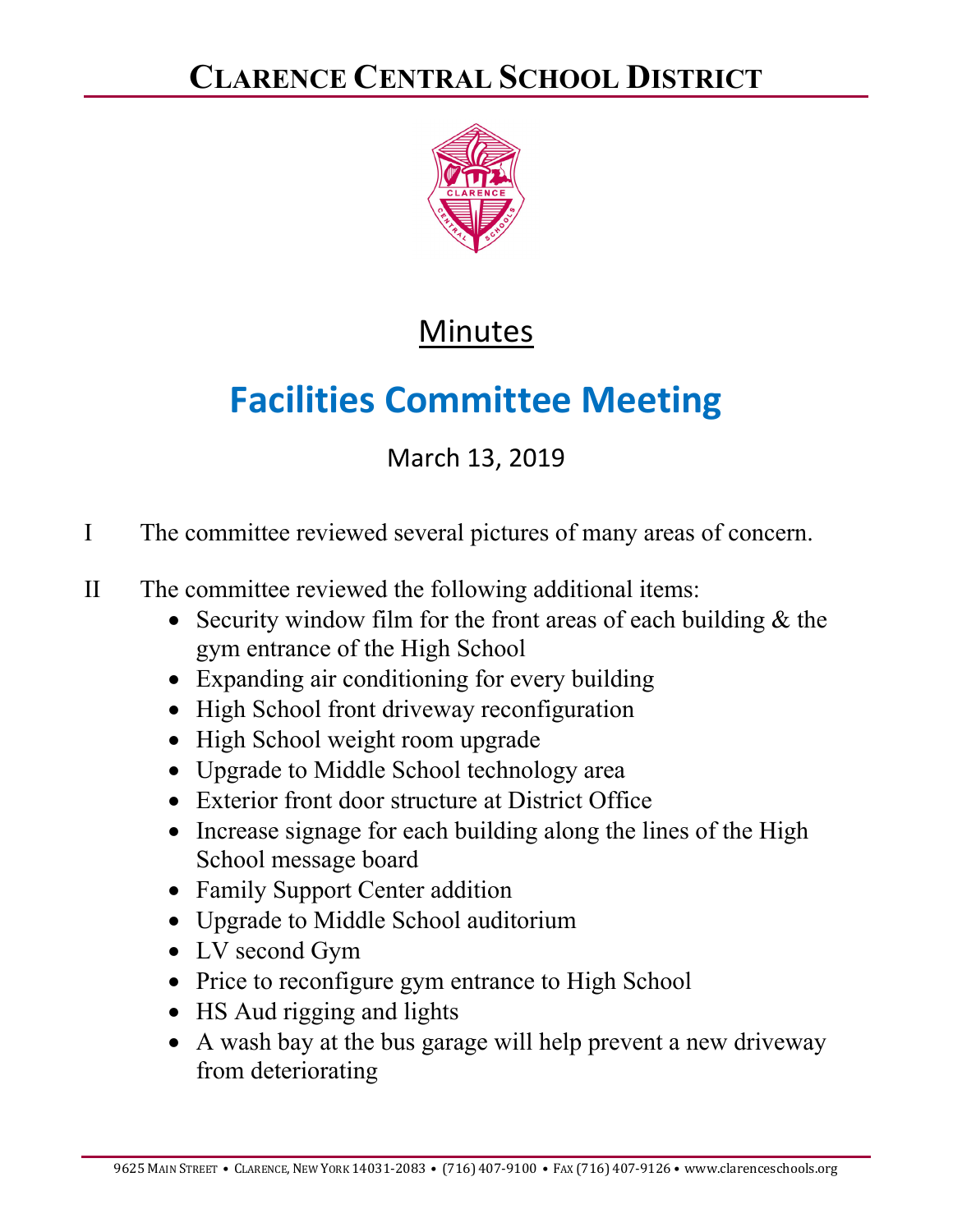III A suggestion came up to possibly package certain items, similar to the last proposition. Packaging the truly maintenance items separately from any additional items. In the last project we packaged the maintenance items at \$28MM and had a second resolution of \$5MM for the turf fields; the second propositions passage is contingent on the first passing.

 We could recommend to the BOE that a similar concept be considered. Possibly packaging the maintenance items as the primary proposition and packaging a second proposition for various additions:

## **Building Security Reconfigurations Family Support Center Sports Center Aud. Upgrades**

FYI - Regarding the Sports Center; a new Sports Center would be for: Boys JV Football Boys Varsity Football Girls JV Lacrosse Girls Varsity Lacrosse Boys JV Lacrosse Boys Varsity Lacrosse Girls Indoor & Outdoor Track Boys Indoor & Outdoor Track

IV The committee reviewed debt service schedules: \$24 million \$30 million \$35 million \$40 million

And their effect on individual taxpayers